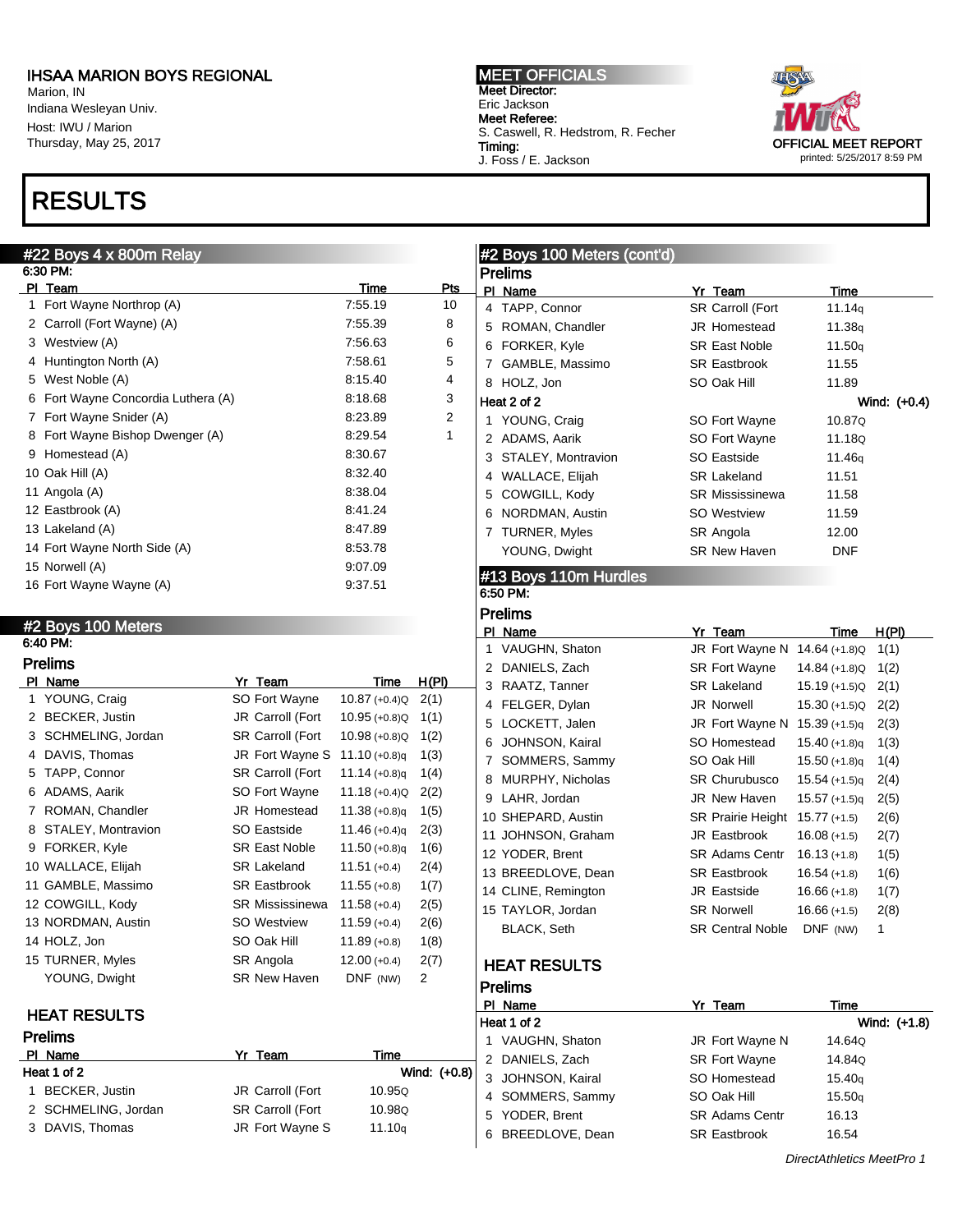Marion, IN Indiana Wesleyan Univ. Host: IWU / Marion Thursday, May 25, 2017

## RESULTS

### #13 Boys 110m Hurdles

MEET OFFICIALS Meet Director: Eric Jackson Meet Referee: S. Caswell, R. Hedstrom, R. Fecher Timing: J. Foss / E. Jackson



| #13 Boys 110m Hurdles (cont'd)<br>#4 Boys 200 Meters (cont'd)<br><b>Prelims</b><br><b>Prelims</b> |                         |         |              |
|---------------------------------------------------------------------------------------------------|-------------------------|---------|--------------|
|                                                                                                   |                         |         |              |
| Yr Team<br>PI Name<br>PI Name<br>Time                                                             | Yr Team                 | Time    |              |
| <b>JR Eastside</b><br>7 CLINE, Remington<br>16.66<br>1 BROCK, Jarod                               | SO Carroll (Fort        | 22.72Q  |              |
| <b>BLACK, Seth</b><br><b>SR Central Noble</b><br><b>DNF</b><br>2 HAUPERT, Michael                 | JR Fort Wayne S         | 22.85Q  |              |
| Heat 2 of 2<br>3 STALEY, Montravion<br>Wind: (+1.5)                                               | SO Eastside             | 23.27q  |              |
| 1 RAATZ, Tanner<br><b>SR Lakeland</b><br>15.19Q<br>4 HOLZ, Jon                                    | SO Oak Hill             | 23.39q  |              |
| 2 FELGER, Dylan<br><b>JR Norwell</b><br>15.30Q<br>5 OVERBEY, Daniel                               | <b>SR Lakeland</b>      | 23.50   |              |
| 3 LOCKETT, Jalen<br>JR Fort Wayne N<br>15.39q<br>6 BEEKS, Coleman                                 | SO Southern Wel         | 23.65   |              |
| 4 MURPHY, Nicholas<br><b>SR Churubusco</b><br>7 LAKE, J'Lan<br>15.54q                             | <b>SR New Haven</b>     | 23.70   |              |
| 5 LAHR, Jordan<br>JR New Haven<br>15.57q<br>8 JACOBS, Jesse                                       | <b>SO Central Noble</b> | 24.06   |              |
| 15.77<br>6 SHEPARD, Austin<br><b>SR Prairie Height</b>                                            |                         |         |              |
| #13 Boys 110m Hurdles<br>JR Eastbrook<br>16.08<br>7 JOHNSON, Graham                               |                         |         |              |
| 7:20 PM:<br>8 TAYLOR, Jordan<br><b>SR Norwell</b><br>16.66                                        |                         |         |              |
| <b>Finals</b>                                                                                     |                         |         | Wind: (+0.8) |
| #4 Boys 200 Meters<br>PI Name                                                                     | Yr Team                 | Time    | <b>Pts</b>   |
| 1 VAUGHN, Shaton<br>7:00 PM:                                                                      | JR Fort Wayne N         | 14.45   | 10           |
| 2 DANIELS, Zach<br><b>Prelims</b>                                                                 | <b>SR Fort Wayne</b>    | 14.86   | 8            |
| 3 RAATZ, Tanner<br>Yr Team<br>H(PI)<br>PI Name<br>Time                                            | <b>SR Lakeland</b>      | 15.16   | 6            |
| 1 YOUNG, Craig<br>SO Fort Wayne<br>$22.23 (+1.5)Q$<br>1(1)<br>4 FELGER, Dylan                     | <b>JR Norwell</b>       | 15.19   | 5            |
| 2 BECKER, Justin<br>JR Carroll (Fort<br>5 JOHNSON, Kairal<br>$22.68 (+1.5)Q$<br>1(2)              | SO Homestead            | 15.33   | 4            |
| 3 BROCK, Jarod<br>SO Carroll (Fort<br>6 LOCKETT, Jalen<br>$22.72 (+1.3)Q$<br>2(1)                 | JR Fort Wayne N         | 15.44   | 3            |
| 4 HAUPERT, Michael<br>JR Fort Wayne S 22.85 (+1.3)Q<br>7 MURPHY, Nicholas<br>2(2)                 | <b>SR Churubusco</b>    | 15.55   | 2            |
| 5 COTTON, Patrick<br>SR Fort Wayne<br>22.90 (+1.5)q<br>8 LAHR, Jordan<br>1(3)                     | <b>JR New Haven</b>     | 15.69   | 1            |
| 6 DAVIS, Thomas<br>JR Fort Wayne S 22.96 (+1.5)q<br>9 SOMMERS, Sammy<br>1(4)                      | SO Oak Hill             | 16.54   |              |
| SO Eastside<br>$23.27 (+1.3)q$<br>7 STALEY, Montravion<br>2(3)                                    |                         |         |              |
| 8 HOLZ, Jon<br>SO Oak Hill<br>$23.39 (+1.3)q$<br>2(4)<br>#2 Boys 100 Meters                       |                         |         |              |
| 9 FORKER, Kyle<br><b>SR East Noble</b><br>$23.42 (+1.5)q$<br>1(5)                                 |                         |         |              |
| <b>Finals</b><br>$23.50 (+1.3)$<br>10 OVERBEY, Daniel<br><b>SR Lakeland</b><br>2(5)               |                         |         | Wind: (+1.5) |
| PI_Name<br>$23.55 (+1.5)$<br>11 ROMAN, Chandler<br><b>JR Homestead</b><br>1(6)                    | Yr Team                 | Time    | Pts          |
| 1 YOUNG, Craig<br>12 BEEKS, Coleman<br>$23.65 (+1.3)$<br>SO Southern Wel<br>2(6)                  | SO Fort Wayne           | 10.63   | 10           |
| 2 BECKER, Justin<br>13 LAKE, J'Lan<br><b>SR New Haven</b><br>$23.70 (+1.3)$<br>2(7)               | JR Carroll (Fort        | 10.63   | 8            |
| 3 SCHMELING, Jordan<br>14 BICKEL, Joshua<br>SR Fort Wayne C 23.77 (+1.5)<br>1(7)                  | SR Carroll (Fort        | 10.85   | 6            |
| 4 ADAMS, Aarik<br>15 JACOBS, Jesse<br>SO Central Noble 24.06 (+1.3)<br>2(8)                       | SO Fort Wayne           | 10.95   | 5            |
| 5 TAPP, Connor<br>16 MCCOY, Mikal<br>JR Fort Wayne S 24.08 (+1.5)<br>1(8)                         | SR Carroll (Fort        | 11.03   | 4            |
| 6 DAVIS, Thomas                                                                                   | JR Fort Wayne S         | 11.15   | 3            |
| 7 ROMAN, Chandler<br><b>HEAT RESULTS</b>                                                          | <b>JR Homestead</b>     | 11.43   | 2            |
| 8 STALEY, Montravion<br><b>Prelims</b>                                                            | <b>SO Eastside</b>      | 11.43   | $\mathbf{1}$ |
| 9 FORKER, Kyle<br>Yr Team<br>PI Name<br>Time                                                      | <b>SR East Noble</b>    | 11.52   |              |
| Wind: (+1.5)<br>Heat 1 of 2                                                                       |                         |         |              |
| #10 Boys 1600 Meters<br>1 YOUNG, Craig<br>SO Fort Wayne<br>22.23Q                                 |                         |         |              |
| PI Name<br>JR Carroll (Fort<br>22.68Q<br>2 BECKER, Justin                                         | Yr Team                 | Time    | <u>Pts</u>   |
| 1 STOLTZFUS, Richmond<br>SR Fort Wayne<br>22.90q<br>3 COTTON, Patrick                             | JR Westview             | 4:22.57 | 10           |
| 2 POWERS, Cole                                                                                    | SO Carroll (Fort        | 4:23.01 | 8            |
| JR Fort Wayne S<br>22.96q<br>4 DAVIS, Thomas<br>3 HAMLIN, Jesse                                   | SO Fort Wayne S         | 4:23.13 | 6            |
| 5 FORKER, Kyle<br><b>SR East Noble</b><br>23.42q<br>4 GIBSON, Reece                               | FR Fort Wayne C         | 4:26.93 | 5            |
| JR Homestead<br>23.55<br>6 ROMAN, Chandler<br>5 BRADLEY, Sam                                      | SR Angola               | 4:30.35 | 4            |
| 7 BICKEL, Joshua<br>SR Fort Wayne C<br>23.77<br>6 DEISER, Joe                                     | SR Fort Wayne B         | 4:34.25 | 3            |
| 8 MCCOY, Mikal<br>JR Fort Wayne S<br>24.08<br>7 WINTERS, Dawson                                   | SR Carroll (Fort        | 4:35.88 | 2            |
| Heat 2 of 2<br>Wind: (+1.3)                                                                       |                         |         |              |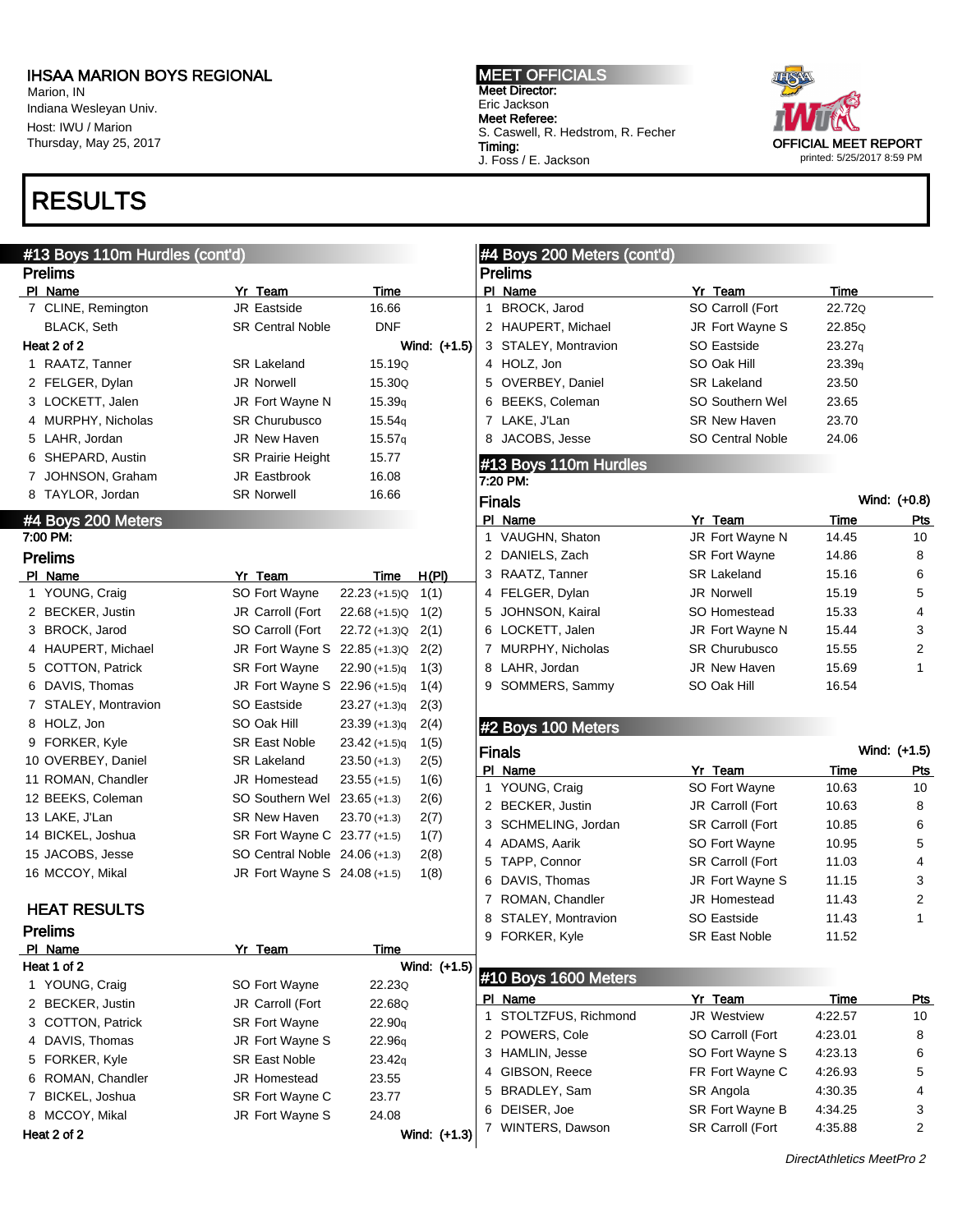Marion, IN Indiana Wesleyan Univ. Host: IWU / Marion Thursday, May 25, 2017

# RESULTS

#### #10 Boys 1600 Meters (cont'd)

PI Name **Yr Team** Time Pt 8 LAWSON, Kyle **FR Bellmont** 4:36.29 1 9 EYER, Jacob SR Churubusco 4:37.04 10 BAYNE, Conner SO Fort Wayne N 4:40.85 11 THOMPSON, Dakota SO West Noble 4:44.56 12 BROKAW, Jack SO Fort Wayne N 4:46.23 13 SPRINGER, Jalen JR Marion 4:46.87 14 WHICKER, JJ JR Huntington N 4:47.24 15 PRATER, Koby SO Wabash 4:48.88 16 GUENIN, Chase JR Southwood 5:00.33 #18 Boys 4 x 100m Relay PI Team Time H(PI) Pts 1 Carroll (Fort Wayne) (A) 42.19 2(1) 10 2 Fort Wayne Wayne (A) 43.19 2(2) 8 3 Fort Wayne South Side (A) 43.36 2(3) 6 4 Fort Wayne North Side (A) 43.71 1(1) 5 5 Fort Wayne Snider (A) 43.88 2(4) 4 6 Garrett (A) 44.05 2(5) 3 7 Lakeland (A) 44.56 2(6) 2 8 East Noble (A) 44.78 1(2) 1 9 Bluffton (A) 44.83 1(3) 10 Eastbrook (A) 44.83 2(7) 11 Central Noble (A) 45.02 1(4) 12 Churubusco (A) 45.15 2(8) 13 Huntington North (A) 45.21 1(5) 14 New Haven (A) 45.34 1(6) 15 Marion (A) 46.32 1(7) Northfield (A) DQ 2 SECTION RESULTS PI Team Time Section 1 of 2 1 Fort Wayne North Side (A) 43.71 2 East Noble (A) 44.78 3 Bluffton (A) 44.83 4 Central Noble (A) 45.02 5 Huntington North (A) 45.21 6 New Haven (A) 45.34 7 Marion (A) 46.32 Section 2 of 2 1 Carroll (Fort Wayne) (A) 42.19 2 Fort Wayne Wayne (A) 43.19 3 Fort Wayne South Side (A) 43.36 4 Fort Wayne Snider (A) 43.88 5 Garrett (A) 44.05 6 Lakeland (A) 44.56 Section 1 of 2 Section 2 of 2

MEET OFFICIALS Meet Director: Eric Jackson Meet Referee: S. Caswell, R. Hedstrom, R. Fecher Timing: J. Foss / E. Jackson



|   | #18 Boys 4 x 100m Relay (cont'd)   |                         |                           |                  |
|---|------------------------------------|-------------------------|---------------------------|------------------|
| S | PI Team                            |                         | <b>Time</b>               |                  |
| 7 | Eastbrook (A)                      |                         | 44.83                     |                  |
|   | 8 Churubusco (A)                   |                         | 45.15                     |                  |
|   | Northfield (A)                     |                         | DQ                        |                  |
|   | #6 Boys 400 Meters                 |                         |                           |                  |
|   | PI_Name                            | Yr Team                 | <u>Time</u>               | <u>H(PI) Pts</u> |
| 1 | JOHNSON, Tahj                      | FR Oak Hill             | 50.52                     | 2(1)<br>10       |
|   | 2 WILLIAMS, Shammond               | SR Leo                  | 50.64                     | 2(2)<br>8        |
|   | 3 BAKER, Caleb                     | SR Fort Wayne N         | 50.66                     | 2(3)<br>6        |
|   | 4 FIELDS, Caleb                    | SR Fort Wayne S         | 51.13                     | 2(4)<br>5        |
|   | 5 GARCIA, Connor                   | JR Fort Wayne C         | 51.31                     | 1(1)<br>4        |
|   | 6 SHEEHAN, Clayton                 | <b>SR Bellmont</b>      | 51.38                     | 1(2)<br>3        |
|   | 7 KELLER, Ethan                    | <b>JR Eastbrook</b>     | 51.82                     | 2<br>1(3)        |
|   | 8 NOVOTNY, Nicholas                | SR Carroll (Fort        | 52.14                     | 1<br>1(4)        |
|   | 9 TIPPEY, Dathan                   | JR Carroll (Fort        | 52.16                     | 2(5)             |
|   | 10 WALCHLE, Cole                   | <b>SR Bellmont</b>      | 52.21                     | 1(5)             |
|   | 11 LUNDQUIST, Conner               | <b>SR Central Noble</b> | 52.26                     | 2(6)             |
|   | 12 BLAND, T Quan                   | SO New Haven            | 52.53                     | 1(6)             |
|   | 13 TOPP, Dallas                    | <b>FR Norwell</b>       | 53.08                     | 1(7)             |
|   | 14 JOHNSON, Dennis                 | SR Fort Wayne S         | 53.94                     | 2(7)             |
|   | WEIMER, Brennen                    | <b>SR Lakeland</b>      | <b>DNF</b>                | 2                |
|   | OVERBEY, Daniel                    | <b>SR Lakeland</b>      | <b>DNS</b>                | 2                |
|   |                                    |                         |                           |                  |
|   | <b>SECTION RESULTS</b><br>PI Name  | Yr Team                 | Time                      |                  |
|   | Section 1 of 2                     |                         |                           |                  |
|   | 1 GARCIA, Connor                   | JR Fort Wayne C         | 51.31                     |                  |
|   | 2 SHEEHAN, Clayton                 | <b>SR Bellmont</b>      | 51.38                     |                  |
|   | 3 KELLER, Ethan                    | <b>JR Eastbrook</b>     | 51.82                     |                  |
|   | 4 NOVOTNY, Nicholas                | SR Carroll (Fort        | 52.14                     |                  |
|   | 5 WALCHLE, Cole                    | <b>SR Bellmont</b>      | 52.21                     |                  |
|   | 6 BLAND, T Quan                    | SO New Haven            | 52.53                     |                  |
|   | 7 TOPP, Dallas                     | <b>FR Norwell</b>       | 53.08                     |                  |
|   | Section 2 of 2                     |                         |                           |                  |
|   | 1 JOHNSON, Tahj                    | FR Oak Hill             | 50.52                     |                  |
|   | 2 WILLIAMS, Shammond               | SR Leo                  | 50.64                     |                  |
|   | 3 BAKER, Caleb                     | SR Fort Wayne N         | 50.66                     |                  |
|   | 4 FIELDS, Caleb                    | SR Fort Wayne S         | 51.13                     |                  |
| 5 | TIPPEY, Dathan                     | JR Carroll (Fort        | 52.16                     |                  |
|   | 6 LUNDQUIST, Conner                | <b>SR Central Noble</b> |                           |                  |
|   |                                    | SR Fort Wayne S         | 52.26                     |                  |
|   | 7 JOHNSON, Dennis                  | <b>SR Lakeland</b>      | 53.94                     |                  |
|   | WEIMER, Brennen<br>OVERBEY, Daniel | <b>SR Lakeland</b>      | <b>DNF</b><br>DNS         |                  |
|   |                                    |                         |                           |                  |
|   | #16 Boys 300m Hurdles<br>PI Name   | Yr Team                 |                           | <u>H(PI) Pts</u> |
| 1 | VAUGHN, Shaton                     | JR Fort Wayne N         | <u>Time</u><br>38.95      | 2(1)<br>10       |
| 2 | DANIELS, Zach                      | <b>SR Fort Wayne</b>    | 39.29                     | 2(2)<br>8        |
|   |                                    |                         | DirectAthletics MeetPro 3 |                  |
|   |                                    |                         |                           |                  |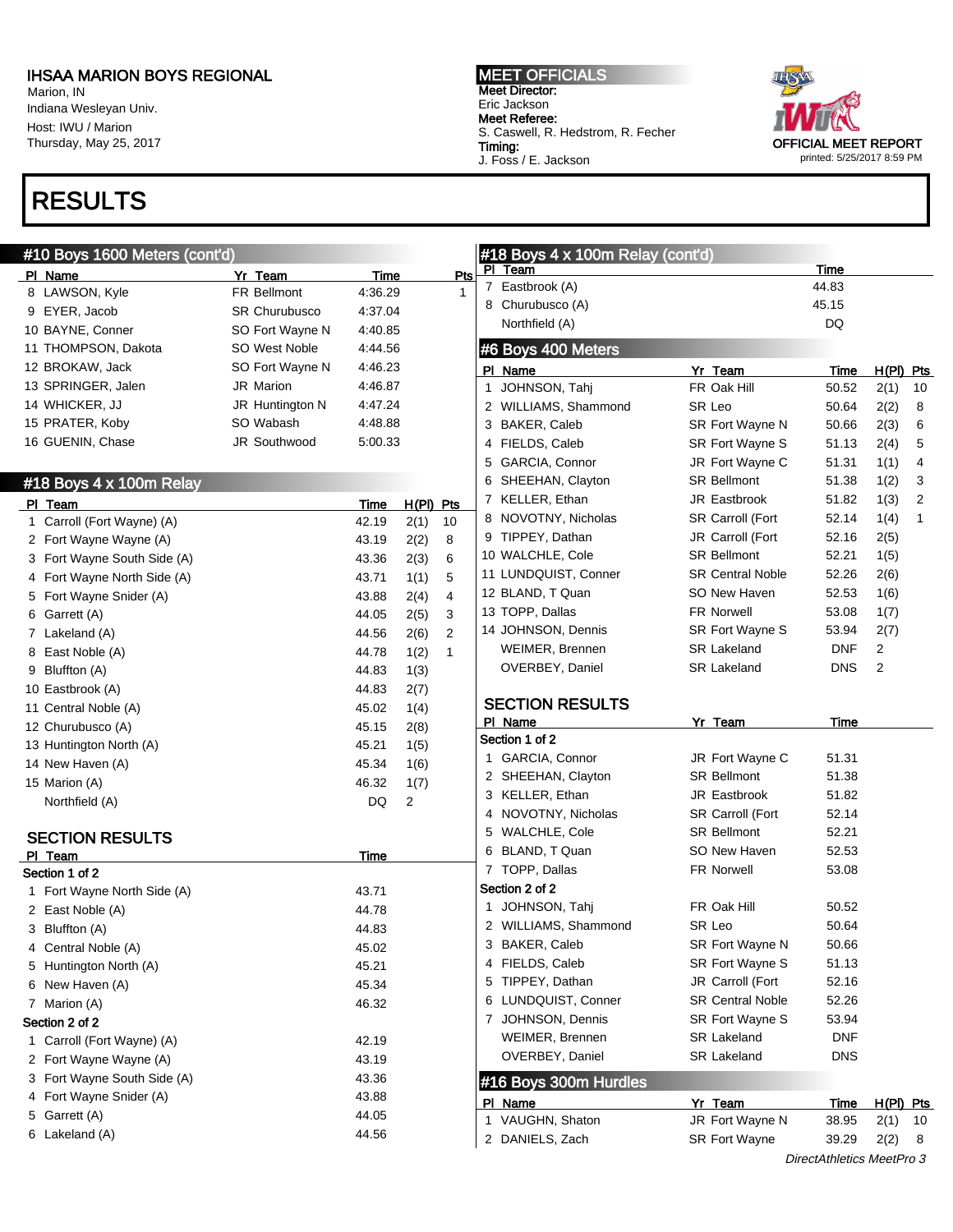Marion, IN Indiana Wesleyan Univ. Host: IWU / Marion Thursday, May 25, 2017

## RESULTS

### #16 Boys 300m Hurdles (cont'd)

PI Name Yr Team Time H(PI) Pts 3 FELGER, Dylan JR Norwell 39.30 2(3) 6 4 RAATZ, Tanner SR Lakeland 40.02 2(4) 5 5 BROWN, Anthony SR Eastbrook 40.98 2(5) 4 6 MARANO, Benjamin JR Carroll (Fort 41.04 2(6) 3 7 KRAFT, Alexander SR Fort Wayne S 41.26 2(7) 2 8 SHEPARD, Austin SR Prairie Height 41.37 1(1) 1 9 FREDERICK, Sam SR Angola 41.73 1(2) 10 BOLINGER, Carson JR Huntington N 42.30 1(3) 11 REYNOLDS, Ian SR Marion 42.35 2(8) 12 WHITE, Brandon JR Southern Wel 43.16 1(4) 13 EHLE, Gabe JR Bluffton 43.21 1(5) 14 SIMONS, Jackson FR Southwood 44.60 1(6) LAHR, Jordan **JR New Haven** DNS 2 SECTION RESULTS PI Name **Yr Team** Time Section 1 of 2 1 SHEPARD, Austin SR Prairie Height 41.37 2 FREDERICK, Sam SR Angola 41.73 3 BOLINGER, Carson JR Huntington N 42.30 4 WHITE, Brandon JR Southern Wel 43.16 5 EHLE, Gabe JR Bluffton 43.21 6 SIMONS, Jackson FR Southwood 44.60 Section 2 of 2 1 VAUGHN, Shaton JR Fort Wayne N 38.95 2 DANIELS, Zach SR Fort Wayne 39.29 3 FELGER, Dylan JR Norwell 39.30 4 RAATZ, Tanner SR Lakeland 40.02 5 BROWN, Anthony SR Eastbrook 40.98 6 MARANO, Benjamin JR Carroll (Fort 41.04 7 KRAFT, Alexander SR Fort Wayne S 41.26 8 REYNOLDS, Ian SR Marion 42.35 LAHR, Jordan JR New Haven DNS #8 Boys 800 Meters PI Name **Product Product Product Product Product** Product Product Product Product Product Product Product Product Product Product Product Product Product Product Product Product Product Product Product Product Product Prod 1 ROYAL, Jalen SR Fort Wayne N 1:57.12 10 2 CHESTERMAN, Elijah SR Huntington N 1:57.52 8 3 MILLER, Derek SR Westview 1:58.86 6 4 MEYER, Carter SR Carroll (Fort 2:00.25 5 5 ACKER, Noah SR East Noble 2:00.58 4 6 THOMPSON, Draven SO Carroll (Fort 2:00.89 3 7 WITMER, Nathaniel SR Fort Wayne C 2:01.09 2 8 NOWICKI, Dylan **FR Westview** 2:01.48 1 9 DEISER, Joe SR Fort Wayne B 2:01.67

10 RUPPERT, Matthew JR Fort Wayne C 2:01.71 11 LAWSON, Kyle FR Bellmont 2:02.41 MEET OFFICIALS Meet Director: Eric Jackson Meet Referee: S. Caswell, R. Hedstrom, R. Fecher Timing: J. Foss / E. Jackson



### #8 Boys 800 Meters (cont'd) PI Name **Product Product Product Product Product** Product Product Product Product Product Product Product Product Product Product Product Product Product Product Product Product Product Product Product Product Product Prod 12 SCHMUCKER, Logan JR Fort Wayne S 2:03.92 13 DERICKSON, Nick JR Fort Wayne N 2:05.00 14 KENNEDY, Cole SR Eastbrook 2:05.55 15 CREAMER, Grayden SR Elwood Com 2:06.01 16 HERRING, James SR Oak Hill 2:07.11

#### #4 Boys 200 Meters Finals Wind: (+2.2) PI Name **Yr Team** Time Pts 1 BECKER, Justin JR Carroll (Fort 21.75 10 2 BROCK, Jarod SO Carroll (Fort 22.08 8 3 YOUNG, Craig **SO Fort Wayne** 22.56 6 4 DAVIS, Thomas **JR Fort Wayne S** 22.58 5 5 HAUPERT, Michael JR Fort Wayne S 22.70 4 6 COTTON, Patrick SR Fort Wayne 22.74 3 7 HOLZ, Jon SO Oak Hill 23.17 2 8 FORKER, Kyle SR East Noble 23.60 1 9 STALEY, Montravion SO Eastside 24.03

#### #12 Boys 3200 Meters

| ΡI | Name                   | Yr Team               | Time     | Pts |
|----|------------------------|-----------------------|----------|-----|
| 1  | MCINTIRE, Bailey       | <b>SR South Adams</b> | 9:10.42  | 10  |
|    | 2 STOLTZFUS, Richmond  | <b>JR Westview</b>    | 9:17.90  | 8   |
|    | 3 YODER, Matthew       | <b>JR Westview</b>    | 9:24.69  | 6   |
| 4  | STARNES, Dustin        | SR Fort Wayne N       | 9:26.19  | 5   |
| 5. | GOETZ, Connor          | JR Carroll (Fort      | 9:29.94  | 4   |
| 6  | <b>BUTCHE, Brennan</b> | SO Mississinewa       | 9:33.76  | 3   |
| 7  | BEAKAS, Jack           | <b>SR Dekalb</b>      | 9:50.20  | 2   |
|    | 8 STEFFEN, Noah        | SR Fort Wayne C       | 9:50.99  | 1   |
|    | 9 CLEMENTS, Braden     | SR Carroll (Fort      | 9.53.43  |     |
|    | 10 WHITE, Connor       | JR Eastbrook          | 9:53.51  |     |
|    | 11 SPRINGER, Trey      | <b>SR Churubusco</b>  | 9:56.76  |     |
|    | 12 RUPPERT, Ryan       | SO Homestead          | 10:02.49 |     |
|    | 13 COOK, Channing      | <b>SR Eastbrook</b>   | 10:02.87 |     |
|    | 14 JENNINGS, Roman     | SR Fort Wayne S       | 10:10.56 |     |
|    | 15 EMERY, Will         | SR Leo                | 10:18.95 |     |
|    | 16 SPAHR, Brock        | SO Huntington N       | 10:28.33 |     |

#### #20 Boys 4 x 400m Relay

| Team                        | Time    | $H(PI)$ Pts |
|-----------------------------|---------|-------------|
| 1 Fort Wayne Northrop (A)   | 3:24.50 | 2(1)<br>10  |
| 2 Fort Wayne Wayne (A)      | 3:24.86 | 2(2)<br>8   |
| 3 Fort Wayne South Side (A) | 3:25.78 | 2(3)<br>6   |
| Leo (A)<br>4                | 3:25.99 | 2(4)<br>5   |
| 5 Fort Wayne North Side (A) | 3:26.92 | 2(5)<br>4   |
|                             |         |             |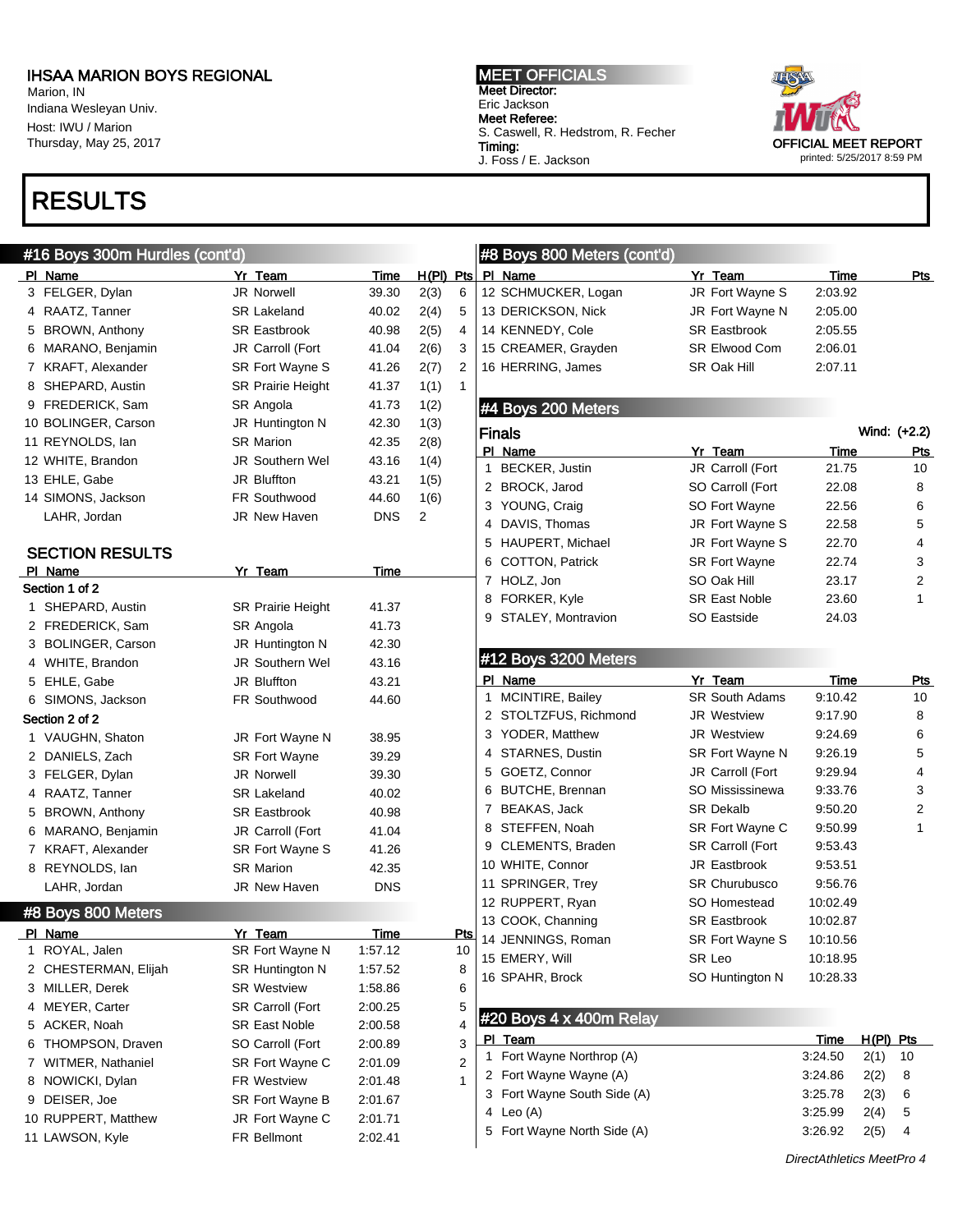Marion, IN Indiana Wesleyan Univ. Host: IWU / Marion Thursday, May 25, 2017

# RESULTS

#### #20 Boys 4 x 400m Relay (cont'd)

PI Team Time H(PI) Pts Eastbrook (A) 3:27.87 1(1) 3 Fort Wayne Snider (A) 3:28.73 2(6) 2 Carroll (Fort Wayne) (A) 3:29.31 2(7) 1 Homestead (A) 3:29.63 1(2) Central Noble (A) 3:29.90 1(3) Huntington North (A) 3:30.81 1(4) 12 Marion (A) 3:31.63 1(5) 13 Garrett (A) 3:31.86 2(8) Fort Wayne Bishop Dwenger (A) 3:33.36 2(9) Oak Hill (A) 3:37.26 1(6) 16 Westview (A) 3:40.63 1(7) SECTION RESULTS PI Team Time Section 1 of 2 Eastbrook (A) 3:27.87 Homestead (A) 3:29.63 3 Central Noble (A) 3:29.90 Huntington North (A) 3:30.81 Marion (A) 3:31.63 Oak Hill (A) 3:37.26 Westview (A) 3:40.63 Section 2 of 2 Fort Wayne Northrop (A) 3:24.50 Fort Wayne Wayne (A) 3:24.86 3 Fort Wayne South Side (A) 3:25.78 Leo (A) 3:25.99 Fort Wayne North Side (A) 3:26.92 Fort Wayne Snider (A) 3:28.73 Carroll (Fort Wayne) (A) 3:29.31 8 Garrett (A) 3:31.86 9 Fort Wayne Bishop Dwenger (A) 3:33.36

#24 Boys High Jump

Starting Height is 5'10" with 2" progressions till 6'0" then up 1". Warm-up is 5'6" 6:00 PM:

|   | PI Name                 | Yr Team                | Mark  | Pts |
|---|-------------------------|------------------------|-------|-----|
| 1 | BROWN, Isaac            | JR Dekalb              | 6'7'' | 10  |
|   | 2 GARDNER, James        | <b>JR New Haven</b>    | 6'3"  | 8   |
|   | 3 MYERS, Kyle           | SR Homestead           | 6'3'' | 6   |
|   | 4 BENNETT, Tucker       | JR Fort Wayne C6' 2"   |       | 5   |
|   | 5 BECKER, Jonathon      | JR Carroll (Fort 6' 1" |       | 4   |
|   | 6 HARDEN, Jerico        | <b>SR Hamilton</b>     | 6'0'' | 3   |
|   | 7 RAMEY, Isaac          | SR Churubusco 6'0"     |       | 2   |
| 8 | <b>BOLINGER, Carson</b> | JR Huntington N 5' 10" |       | 0.5 |
|   | 8 SCOTT, Adrian         | FR Fort Wayne N5' 10"  |       | 0.5 |
|   | 10 BRADEN, Dre          | SO Fort Wayne N5' 10"  |       |     |

#### MEET OFFICIALS Meet Director: Eric Jackson Meet Referee: S. Caswell, R. Hedstrom, R. Fecher Timing: J. Foss / E. Jackson



| #24 Boys High Jump (cont'd) |                       |           |     |
|-----------------------------|-----------------------|-----------|-----|
| 6:00 PM:                    |                       |           |     |
| PI Name                     | Yr Team               | Mark      | Pts |
| 10 FERRELL, Shawn           | SO Fort Wayne 5' 10"  |           |     |
| 10 JOHNSON, Dennis          | SR Fort Wayne S5' 10" |           |     |
| 10 LEAVELL, Tim             | SR Marion             | 5'10"     |     |
| 10 FEY, lan                 | SR Lakeland 5' 10"    |           |     |
| 15 CRIST, Cooper            | SO Homestead 5' 10"   |           |     |
| 15 ALTUM, Blayne            | SR Eastbrook          | 5'10"     |     |
| 15 COYNE, Jason             | SR Fort Wayne N5' 10" |           |     |
| <b>CURRAN, Austin</b>       | SO Dekalb             | NH        |     |
| <b>HENDERSON, Dontea</b>    | SR Marion             | <b>NH</b> |     |
| HUBER, Brandon              | SO Eastbrook          | <b>NH</b> |     |
| EDWARDS, Chase              | JR Lakeland           | NΗ        |     |
| MCCLUNG, Jeshon             | SO Mississinewa NH    |           |     |
| CLARK, Landis               | SR Prairie Height NH  |           |     |
| <b>SCHULTZ, Jerret</b>      | JR Angola             | NΗ        |     |
| <b>MARTIN, Malek</b>        | SR Fort Wayne NNH     |           |     |
|                             |                       |           |     |

#### #26 Boys Pole Vault

Starting Height is 12-00..6" progressions till 13'6" then up3" Warm-up height is 11'0". 6:00 PM:

| PI | Name                    | Yr Team                  | Mark      | Pts |
|----|-------------------------|--------------------------|-----------|-----|
| 1  | WOOD, Sam               | FR Churubusco            | 14' 3"    | 10  |
|    | 2 WEIMER, Brennen       | <b>SR Lakeland</b>       | 13' 9"    | 8   |
| 3  | HILL, Ahmaud            | SR Fort Wayne            | 13'6''    | 6   |
| 4  | BODENSTEIN, Jacob       | SR Carroll (Fort         | 13'6''    | 5   |
| 5  | <b>BOURNE, Kyler</b>    | SO Angola                | 13' 0"    | 4   |
| 6  | <b>CUMMINGS, Skyler</b> | FR Prairie Height 13' 0" |           | 3   |
| 7  | PAINTER, Joe            | FR East Noble            | 13' 0"    | 2   |
| 8  | CARTER, Devon           | JR Leo                   | 12' 6''   | 1   |
| 9  | MEYER, Jayce            | SO Angola                | 12' 6''   |     |
|    | 10 GARRETT, Mike        | SO Fort Wayne B12' 6"    |           |     |
|    | 11 COLLINS, Austin      | SO Lakeland              | 12'0''    |     |
|    | 12 KENNEDY, Kade        | JR Northfield            | 12'0''    |     |
|    | 12 ELLIS, Jalen         | JR Fort Wayne S12' 0"    |           |     |
|    | 14 STUCKEY, Jack        | SO Woodlan               | 12'0''    |     |
|    | RUPRIGHT, Aaron         | SR Fort Wayne BNH        |           |     |
|    | LAKE, Caiden            | SO Oak Hill              | <b>NH</b> |     |
|    | MAJORS, Josh            | <b>SR Homestead</b>      | NΗ        |     |
|    | REID, Zachery           | <b>SR Eastbrook</b>      | NH.       |     |
|    | BLODGETT, William       | <b>SR Carroll (Fort</b>  | NΗ        |     |
|    |                         |                          |           |     |
|    |                         |                          |           |     |

### #28 Boys Long Jump

10 Min. Flight Warm-up Top 9 to Finals

#### 6:00 PM:

PI Name Yr Team Mark F(PI) Pts 1 JOHNSON, Justin FR Marion 22' 1<sup>1</sup>/4 (NW) 2(1) 10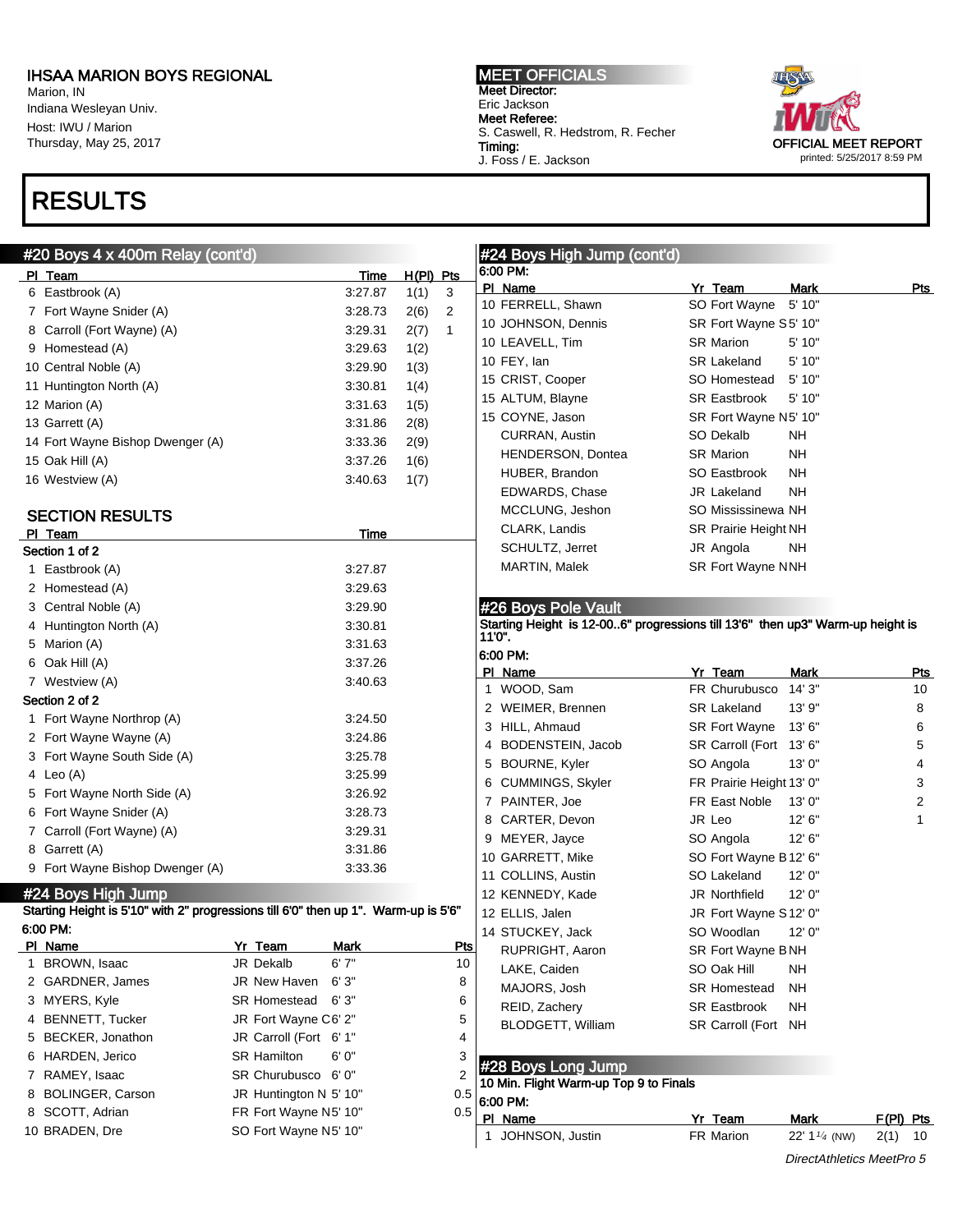Marion, IN Indiana Wesleyan Univ. Host: IWU / Marion Thursday, May 25, 2017

# RESULTS

MEET OFFICIALS Meet Director: Eric Jackson Meet Referee: S. Caswell, R. Hedstrom, R. Fecher Timing: J. Foss / E. Jackson



| #28 Boys Long Jump (cont'd)                                      |                                                       |                            |                |                | #32 Boys Discus (cont'd)                                 |                          |                      |                |                |
|------------------------------------------------------------------|-------------------------------------------------------|----------------------------|----------------|----------------|----------------------------------------------------------|--------------------------|----------------------|----------------|----------------|
| 6:00 PM:                                                         |                                                       |                            |                |                | 6:00 PM:                                                 |                          |                      |                |                |
| PI Name                                                          | Yr Team                                               | <b>Mark</b>                | $F(PI)$ Pts    |                | PI Name                                                  | Yr Team                  | Mark                 | $F(PI)$ Pts    |                |
| 2 GARDNER, James                                                 | JR New Haven 22' 1 <sup>1/4</sup> (NW)                |                            | 2(1)           | 8              | 6 FOSTER, Jeshua                                         | <b>SR Heritage</b>       | 140' 5"              | 2(4)           | 3              |
| 3 SOMMERS, Sammy                                                 | SO Oak Hill                                           | 22' $0\frac{1}{2}$ (NW)    | 2(3)           | 6              | 7 TAYLOR, Jake                                           | JR Eastbrook             | 139'0"               | 2(5)           | $\overline{2}$ |
| 4 VAUGHN, Shaton                                                 | JR Fort Wayne N21' 9 <sup>1</sup> /2 (NW)             |                            | 2(4)           | 5              | 8 BLACKWELL, Curtis                                      | <b>SR Norwell</b>        | 137' 5"              | 2(6)           | $\mathbf{1}$   |
| 5 HAUGHT, Ricky                                                  | SO Huntington N 21' 5 <sup>1</sup> /2 (NW)            |                            | 2(5)           | 4              | 9 PARKER, Richard                                        | <b>SR Westview</b>       | 135' 3"              | 2(7)           |                |
| 6 HENDERSON, Dontea                                              | <b>SR Marion</b>                                      | $21' 4\frac{1}{4}$ (NW)    | 2(6)           | 3              | 10 ROBERTS, Zachary                                      | JR Carroll (Fort 132' 6" |                      | 1(3)           |                |
| 7 DUVENDACK, Anthony                                             | JR Angola                                             | 20' 11" (NW)               | 1(1)           | $\overline{2}$ | 11 COOLMAN, Jared                                        | SR Huntington N 131' 2"  |                      | 1(4)           |                |
| 8 JOHNSON, Tahj                                                  | FR Oak Hill                                           | 20' 10 $\frac{1}{4}$ (NW)  | 2(7)           | $\mathbf{1}$   | 12 IN'T GROEN, Lars                                      | JR South Adams 125' 10"  |                      | 1(5)           |                |
| 9 HALL, Hannibal                                                 | JR Heritage                                           | 20' $5\frac{1}{2}$ (NW)    | 1(2)           |                | 13 CHAMPION, Justice                                     | <b>SR Lakeland</b>       | 118'3''              | 1(6)           |                |
| 10 FORD, Birt                                                    | SO Fort Wayne S19' 11 <sup>3/4</sup> (NW)             |                            | 1(3)           |                | 14 VINOPAL, Austin                                       | JR Wabash                | 110' 1"              | 1(7)           |                |
| 11 ZOLMAN, Reeve                                                 | SR Central Noble 19' 11" (NW)                         |                            | 1(4)           |                | 15 CEPHUS, Cameron                                       | JR Fort Wayne N105' 1"   |                      | 1(8)           |                |
| 12 WALLACE, Davon                                                | JR Eastbrook                                          | 19' 10 $\frac{3}{4}$ (NW)  | 1(5)           |                | PULLEY, Landen                                           | SR Churubusco NM         |                      | $\overline{2}$ |                |
| 13 GREEN, Deandre                                                | SR Carroll (Fort 19' 10" (NW)                         |                            | 1(6)           |                |                                                          |                          |                      |                |                |
| 14 SCOTT, Adrian                                                 | FR Fort Wayne N18' 10 <sup>3/4</sup> (NW)             |                            | 1(7)           |                | <b>FLIGHT RESULTS</b>                                    |                          |                      |                |                |
| YOUNG, Dwight                                                    | SR New Haven NM (NW)                                  |                            | $\mathbf{1}$   |                | PI Name                                                  | Yr Team                  | Mark                 |                |                |
| NORDMAN, Austin                                                  | <b>SO Westview</b>                                    | NM (NW)                    | $\overline{2}$ |                | Flight 1 of 2                                            |                          |                      |                |                |
|                                                                  |                                                       |                            |                |                | 1 NIEDZWIECKI, Aaron                                     | <b>JR Homestead</b>      | 146'0"               |                |                |
| <b>FLIGHT RESULTS</b>                                            |                                                       |                            |                |                | 2 PETRANCOSTA, Aaron                                     | SO Angola                | 142' 11"             |                |                |
| PI Name                                                          | Yr Team                                               | Mark                       |                |                | 3 ROBERTS, Zachary                                       | JR Carroll (Fort 132' 6" |                      |                |                |
| Flight 1 of 2                                                    |                                                       |                            |                |                | 4 COOLMAN, Jared                                         | SR Huntington N 131' 2"  |                      |                |                |
| 1 DUVENDACK, Anthony                                             | JR Angola                                             | 20' 11" (NW)               |                |                | 5 IN'T GROEN, Lars                                       | JR South Adams 125' 10"  |                      |                |                |
| 2 HALL, Hannibal                                                 | JR Heritage                                           | 20' $5\frac{1}{2}$ (NW)    |                |                | 6 CHAMPION, Justice                                      | <b>SR Lakeland</b>       | 118'3"               |                |                |
| 3 FORD, Birt                                                     | SO Fort Wayne S19' 11 <sup>3/4</sup> (NW)             |                            |                |                | 7 VINOPAL, Austin                                        | JR Wabash                | 110' 1"              |                |                |
| 4 ZOLMAN, Reeve                                                  | SR Central Noble 19' 11" (NW)                         |                            |                |                | 8 CEPHUS, Cameron                                        | JR Fort Wayne N105' 1"   |                      |                |                |
| 5 WALLACE, Davon                                                 | JR Eastbrook                                          | 19' 10 <sup>3/4</sup> (NW) |                |                | Flight 2 of 2                                            |                          |                      |                |                |
| 6 GREEN, Deandre                                                 | SR Carroll (Fort 19' 10" (NW)                         |                            |                |                | 1 THOMPSON, Jacob                                        | <b>SR Eastside</b>       | 152' 10"             |                |                |
| 7 SCOTT, Adrian                                                  | FR Fort Wayne N18' 10 <sup>3/4</sup> (NW)             |                            |                |                | 2 SIMMONS, Brayden                                       | JR Churubusco 152' 7"    |                      |                |                |
| YOUNG, Dwight                                                    | SR New Haven NM (NW)                                  |                            |                |                | 3 HOWE, Daniel                                           | SR Fort Wayne B 150' 7"  |                      |                |                |
| Flight 2 of 2                                                    |                                                       |                            |                |                | 4 FOSTER, Jeshua                                         | <b>SR Heritage</b>       | 140' 5"              |                |                |
| 1 JOHNSON, Justin                                                | <b>FR Marion</b>                                      | 22' 1 <sup>1/4</sup> (NW)  |                |                | 5 TAYLOR, Jake                                           | JR Eastbrook             | 139'0"               |                |                |
| 1 GARDNER, James                                                 | JR New Haven                                          | 22' $1\frac{1}{4}$ (NW)    |                |                | 6 BLACKWELL, Curtis                                      | <b>SR Norwell</b>        | 137' 5"              |                |                |
| 3 SOMMERS, Sammy                                                 | SO Oak Hill                                           | 22' $0\frac{1}{2}$ (NW)    |                |                | 7 PARKER, Richard                                        | <b>SR Westview</b>       | 135' 3"              |                |                |
| 4 VAUGHN, Shaton                                                 | JR Fort Wayne N21' 9 <sup>1</sup> / <sub>2</sub> (NW) |                            |                |                | PULLEY, Landen                                           | <b>SR Churubusco</b>     | <b>NM</b>            |                |                |
| 5 HAUGHT, Ricky                                                  | SO Huntington N 21' 5 <sup>1/2</sup> (NW)             |                            |                |                |                                                          |                          |                      |                |                |
| 6 HENDERSON, Dontea                                              | <b>SR Marion</b>                                      | 21' 4 $\frac{1}{4}$ (NW)   |                |                | #30 Boys Shot Put                                        |                          |                      |                |                |
| 7 JOHNSON, Tahj                                                  | FR Oak Hill                                           | 20' 10 $\frac{1}{4}$ (NW)  |                |                | 10 Min. Flight Warm-up Max of 3 Throws / Top 9 to Finals |                          |                      |                |                |
| NORDMAN, Austin                                                  | <b>SO Westview</b>                                    | NM (NW)                    |                |                | 7:00 PM:                                                 |                          |                      |                |                |
|                                                                  |                                                       |                            |                |                | PI Name                                                  | Yr Team                  | <b>Mark</b>          | $F(PI)$ Pts    |                |
| #32 Boys Discus                                                  |                                                       |                            |                |                | 1 BLACKWELL, Curtis                                      | <b>SR Norwell</b>        | 53' 11 $\frac{1}{2}$ | 2(1)           | 10             |
| 10 Min. Flight Warm-up Max of 3 Warm-up Throws / Top 9 to Finals |                                                       |                            |                |                | 2 COOLMAN, Jared                                         | SR Huntington N 53' 03/4 |                      | 2(2)           | 8              |
| 6:00 PM:                                                         |                                                       |                            |                |                | 3 FOSTER, Jeshua                                         | <b>SR Heritage</b>       | 50' 3 $\frac{1}{4}$  | 2(3)           | 6              |
| PI Name                                                          | Yr Team                                               | <u>Mark</u>                | $F(PI)$ Pts    |                | 4 HART, Dylan                                            | JR Fort Wayne            | 49' 11 1/4           | 2(4)           | 5              |
| 1 THOMPSON, Jacob                                                | <b>SR Eastside</b>                                    | 152' 10"                   | 2(1)           | 10             | 5 AULT, Dakota                                           | JR Fort Wayne N48' 101/2 |                      | 2(5)           | 4              |
| 2 SIMMONS, Brayden                                               | JR Churubusco 152' 7"                                 |                            | 2(2)           | 8              | 6 HORN, Garrett                                          | JR Churubusco            | 48' 6"               | 2(6)           | 3              |
| 3 HOWE, Daniel                                                   | SR Fort Wayne B150' 7"                                |                            | 2(3)           | 6              | 7 HUTCHISON, Joey                                        | JR Marion                | 48' 2"               | 1(1)           | 2              |
| 4 NIEDZWIECKI, Aaron                                             | JR Homestead                                          | 146' 0"                    | 1(1)           | 5              | 8 NIEDZWIECKI, Aaron                                     | JR Homestead             | 46' 1 $\frac{1}{2}$  | 2(7)           | 1              |
| 5 PETRANCOSTA, Aaron                                             | SO Angola                                             | 142' 11"                   | 1(2)           | 4              | 9 HOWE, Daniel                                           | SR Fort Wayne B 45' 1134 |                      | 1(2)           |                |